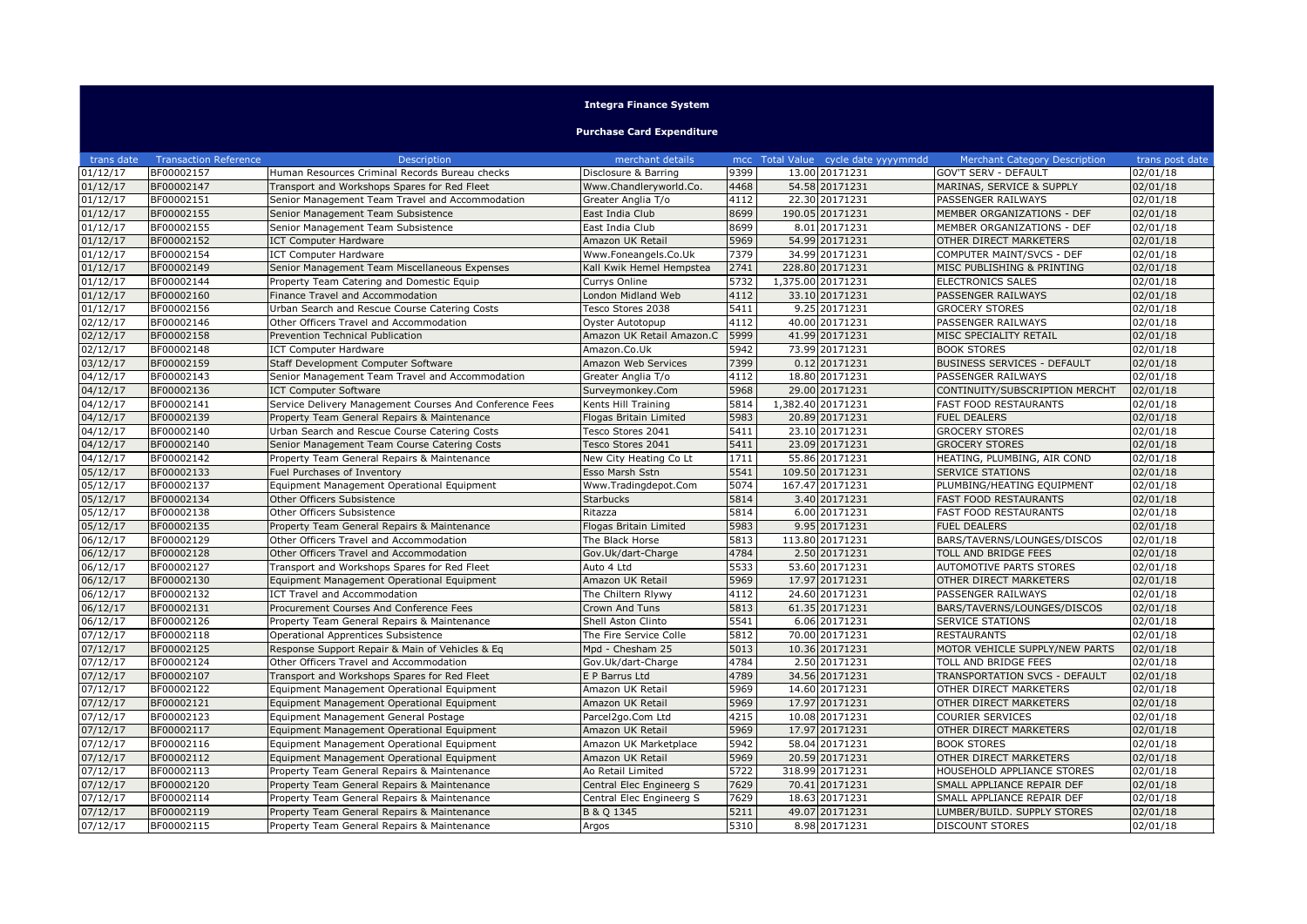| 08/12/17              | BF00002105 | Other Officers Travel and Accommodation              | Oyster Autotopup              | 4112             | 40.00 20171231  | PASSENGER RAILWAYS                 | 02/01/18 |
|-----------------------|------------|------------------------------------------------------|-------------------------------|------------------|-----------------|------------------------------------|----------|
| 08/12/17              | BF00002108 | Urban Search and Rescue Other Expenses               | Amazon Prime                  | 5968             | 79.00 20171231  | CONTINUITY/SUBSCRIPTION MERCHT     | 02/01/18 |
| 08/12/17              | BF00002104 | Senior Management Team Subsistence                   | Trophytoo                     | 5944             | 15.00 20171231  | <b>JEWELRY STORES</b>              | 02/01/18 |
| 08/12/17              | BF00002106 | Service Delivery Management Uniforms                 | Toye Kenning And Spencer      | 5699             | 114.00 20171231 | MISC APPAREL/ACCESS SHOPS          | 02/01/18 |
| 08/12/17              | BF00002106 | Service Delivery Management Uniforms                 | Toye Kenning And Spencer      | 5699             | 9.75 20171231   | MISC APPAREL/ACCESS SHOPS          | 02/01/18 |
| 08/12/17              | BF00002111 | Finance Travel and Accommodation                     | Aylesbury Station T/o         | 4112             | 38.50 20171231  | PASSENGER RAILWAYS                 | 02/01/18 |
| 08/12/17              | BF00002110 | Procurement General Postage                          | Parcel2go.Com Ltd             | 4215             | 2.27 20171231   | <b>COURIER SERVICES</b>            | 02/01/18 |
| 08/12/17              | BF00002109 | Property Team General Repairs & Maintenance          | Aylesbury Buildbase           | 5211             | 22.27 20171231  | LUMBER/BUILD. SUPPLY STORES        | 02/01/18 |
| 11/12/17              | BF00002103 | Property Team General Repairs & Maintenance          | B & Q 1305                    | 5211             | 68.33 20171231  | LUMBER/BUILD. SUPPLY STORES        | 02/01/18 |
| 12/12/17              | BF00002102 | Operational Training Water Awareness Training        | Lees Bakery                   | 5462             | 31.50 20171231  | <b>BAKERIES</b>                    | 02/01/18 |
| 12/12/17              | BF00002099 | Transport and Workshops Fuel Tanks - Service & Maint | Machine Mart Web              | 7394             | 94.37 20171231  | EQUIP/FURN RENT/LEASE SERV         | 02/01/18 |
| 12/12/17              | BF00002100 | Transport and Workshops Fuel Tanks - Service & Maint | Commercial Fuel So            | 5085             | 48.60 20171231  | INDUSTRIAL SUPPLIES - DEF          | 02/01/18 |
| 12/12/17              | BF00002101 | Finance Subs Professional/Nat Bodies                 | Асса                          | 8641             | 97.00 20171231  | CIVIC/SOCIAL/FRATERNAL ASSC        | 02/01/18 |
| 13/12/17              | BF00002098 | Staff Development Subsistence                        | <b>Starbucks</b>              | 5814             | 2.95 20171231   | <b>FAST FOOD RESTAURANTS</b>       | 02/01/18 |
| 13/12/17              | BF00002098 | Staff Development Subsistence                        | <b>Starbucks</b>              | 5814             | 2.69 20171231   | FAST FOOD RESTAURANTS              | 02/01/18 |
| 13/12/17              | BF00002096 | Other Officers Subsistence                           | Ritazza                       | 5814             | 5.15 20171231   | <b>FAST FOOD RESTAURANTS</b>       | 02/01/18 |
| 13/12/17              | BF00002096 | Other Officers Subsistence                           | Ritazza                       | 5814             | 4.18 20171231   | <b>FAST FOOD RESTAURANTS</b>       | 02/01/18 |
| 13/12/17              | BF00002097 | Protection Miscellaneous Expenses                    | <b>Screwfix Direct</b>        | 5211             | 174.99 20171231 | LUMBER/BUILD. SUPPLY STORES        | 02/01/18 |
| 13/12/17              | BF00002093 | Protection Subsistence                               | Aldi 109 775                  | 5411             | 1.48 20171231   | <b>GROCERY STORES</b>              | 02/01/18 |
| 13/12/17              | BF00002095 | Senior Management Team Travel and Accommodation      | Trainline                     | 4112             | 34.02 20171231  | PASSENGER RAILWAYS                 | 02/01/18 |
| 13/12/17              | BF00002094 | Property Team General Repairs & Maintenance          | Ct Wilson & Son Ltd           | 5399             | 15.90 20171231  | MISC GEN MERCHANDISE - DEF         | 02/01/18 |
| 14/12/17              | BF00002090 | Operational Apprentices Printing and Stationery      | Fsnbf                         | 8398             | 210.00 20171231 | CHARITABLE/SOC SERVICE ORGS        | 02/01/18 |
| 14/12/17              | BF00002090 | Operational Apprentices Printing and Stationery      | Fsnbf                         | 8398             | 10.00 20171231  | CHARITABLE/SOC SERVICE ORGS        | 02/01/18 |
| 14/12/17              | BF00002089 | Other Officers Miscellaneous Expenses                | Post Office Counter           | 9402             | 9.36 20171231   | POSTAGE STAMPS                     | 02/01/18 |
| 14/12/17              | BF00002091 | Transport and Workshops Car Leasing                  | Dvla Vehicle Tax              | 9399             | 152.50 20171231 | <b>GOV'T SERV - DEFAULT</b>        | 02/01/18 |
| 14/12/17              | BF00002092 | Other Officers Subsistence                           | <b>Starbucks</b>              | 5814             | 3.15 20171231   | <b>FAST FOOD RESTAURANTS</b>       | 02/01/18 |
| 14/12/17              | BF00002092 | Other Officers Subsistence                           | <b>Starbucks</b>              | 5814             | 1.40 20171231   | <b>FAST FOOD RESTAURANTS</b>       | 02/01/18 |
| 14/12/17              | BF00002087 | Senior Management Team Subsistence                   | The Cinnamon Club             | 5812             | 117.75 20171231 | <b>RESTAURANTS</b>                 | 02/01/18 |
| 15/12/17              | BF00002088 | Senior Management Team Travel and Accommodation      | Trainline                     | 4112             | 42.23 20171231  | PASSENGER RAILWAYS                 | 02/01/18 |
| 16/12/17              | BF00002086 | Other Officers Travel and Accommodation              | Oyster Autotopup              | 4112             | 40.00 20171231  | PASSENGER RAILWAYS                 | 02/01/18 |
| 18/12/17              | BF00002084 | Human Resources Computer Software                    | Scd*siteground                | 4816             | 132.00 20171231 | ELECTRONIC COMMERCE/INFO. SERVI    | 02/01/18 |
| 18/12/17              | BF00002081 | Buckingham Fire Station Printing and Stationery      | Tesco Stores-2162             | $\frac{1}{5411}$ | 4.00 20171231   | <b>GROCERY STORES</b>              | 02/01/18 |
| 18/12/17              | BF00002083 | Senior Management Team Travel and Accommodation      | London Midland Tic            | 4112             | 44.70 20171231  | PASSENGER RAILWAYS                 | 02/01/18 |
| 18/12/17              | BF00002082 | Senior Management Team Travel and Accommodation      | Indigo Park Soluti            | 7523             | 11.00 20171231  | AUTO PARKING LOTS/GARAGES          | 02/01/18 |
| 18/12/17              | BF00002085 | Property Team General Repairs & Maintenance          | B & Q 1305                    | 5211             | 12.00 20171231  | LUMBER/BUILD. SUPPLY STORES        | 02/01/18 |
| 19/12/17              | BF00002077 | Other Officers Travel and Accommodation              | Chequers Hotel                | 7011             | 65.00 20171231  | HOTELS/MOTELS/RESORTS              | 02/01/18 |
| 19/12/17              | BF00002078 | Finance Subs Professional/Nat Bodies                 | Acca                          | 8641             | 97.00 20171231  | CIVIC/SOCIAL/FRATERNAL ASSC        | 02/01/18 |
| 19/12/17              | BF00002080 | Property Team General Repairs & Maintenance          | Flogas Britain Limited        | 5983             | 39.90 20171231  | <b>FUEL DEALERS</b>                | 02/01/18 |
| 19/12/17              | BF00002079 | Property Team General Repairs & Maintenance          | <b>Flogas Britain Limited</b> | 5983             | 27.32 20171231  | <b>FUEL DEALERS</b>                | 02/01/18 |
| 20/12/17              | BF00002076 | Urban Search and Rescue Operational Equipment        | Go Kayaking North West        | 5941             | 71.76 20171231  | SPORTING GOODS STORES              | 02/01/18 |
| $20/12/\overline{17}$ | BF00002075 | Other Officers Travel and Accommodation              | Gov.Uk/dart-Charge            | 4784             | 2.50 20171231   | TOLL AND BRIDGE FEES               | 02/01/18 |
| 20/12/17              | BF00002073 | Transport and Workshops Spares for Red Fleet         | Pirtek                        | 5533             | 192.00 20171231 | AUTOMOTIVE PARTS STORES            | 02/01/18 |
| 20/12/17              | BF00002074 | Buckingham Fire Station Furniture                    | Www.Tradingdepot.Com          | 5074             | 142.02 20171231 | PLUMBING/HEATING EQUIPMENT         | 02/01/18 |
| 21/12/17              | BF00002071 | Response Support Courses And Conference Fees         | Eb *ife Ne Midlands Br        | 7399             | 59.00 20171231  | <b>BUSINESS SERVICES - DEFAULT</b> | 02/01/18 |
| 21/12/17              | BF00002072 | Property Team General Repairs & Maintenance          | C H Morgan & Co Ltd           | 5085             | 46.32 20171231  | INDUSTRIAL SUPPLIES - DEF          | 02/01/18 |
| 21/12/17              | BF00002069 | Property Team General Repairs & Maintenance          | <b>Screwfix Milton</b>        | 5211             | 119.96 20171231 | LUMBER/BUILD. SUPPLY STORES        | 02/01/18 |
| 22/12/17              | BF00002070 | Human Resources Criminal Records Bureau checks       | Disclosure & Barring          | 9399             | 13.00 20171231  | <b>GOV'T SERV - DEFAULT</b>        | 02/01/18 |
| 27/11/17              | BF00002187 | Senior Management Team Subsistence                   | Brewers Fayre 41512455        | 5812             | 22.78 20171130  | <b>RESTAURANTS</b>                 | 02/01/18 |
| 27/11/17              | BF00002192 | Senior Management Team Subsistence                   | Brewers Fayre 41512455        | 5812             | 9.08 20171130   | <b>RESTAURANTS</b>                 | 02/01/18 |
| 27/11/17              | BF00002191 | Property Team General Repairs & Maintenance          | Wickes                        | 5211             | 17.99 20171130  | LUMBER/BUILD. SUPPLY STORES        | 02/01/18 |
| 27/11/17              | BF00002188 | Property Team General Repairs & Maintenance          | Aylesbury Buildbase           | 5211             | 8.09 20171130   | LUMBER/BUILD. SUPPLY STORES        | 02/01/18 |
| 27/11/17              | BF00002190 | Property Team General Repairs & Maintenance          | Wickes                        | 5211             | 7.49 20171130   | LUMBER/BUILD. SUPPLY STORES        | 02/01/18 |
| 27/11/17              | BF00002189 | Property Team General Repairs & Maintenance          | Briants Of Risborough Lt      | 5712             | 308.50 20171130 | <b>FURNITURE/EQUIP STORES</b>      | 02/01/18 |
| 28/11/17              | BF00002184 | Transport and Workshops Spares for Red Fleet         | Pirtek                        | 5533             | 196.78 20171130 | AUTOMOTIVE PARTS STORES            | 02/01/18 |
| 28/11/17              | BF00002180 | Equipment Management General Postage                 | Parcel2go.Com Ltd             | 4215             | 11.76 20171130  | <b>COURIER SERVICES</b>            | 02/01/18 |